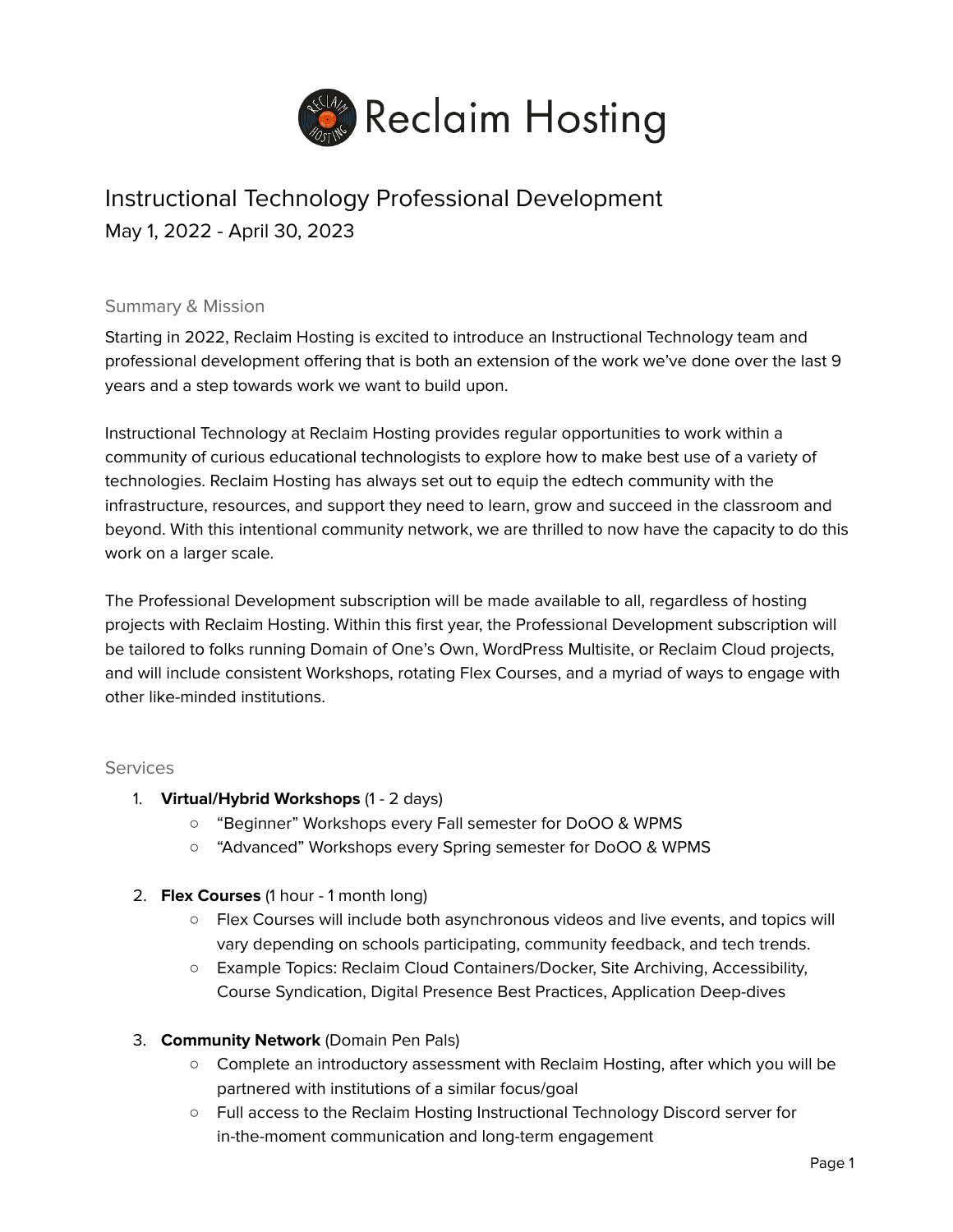### Additional Benefits

- Expert Professional Development training with leading specialists in Educational Technology, as well as Reclaim Hosting staff
- Recorded events and documentation to be made available in a "ReclaimTV" resource hub
- Calendar of events announced up to a year in advance for easy planning

# Event Calendar

Additional Workshops, Flex Courses, and other smaller, asynchronous events will be added to the event [calendar](https://reclaimhosting.com/events/) throughout the year as the Professional Development community grows.

| Date               | <b>Event Topic</b>                                               |
|--------------------|------------------------------------------------------------------|
| May 24 - 25, 2022  | Workshop: Domain of One's Own 101 & 201                          |
| June 2022          | Flex Course: Gravity Form of an Awesome Series with Tom Woodward |
| <b>July 2022</b>   | Flex Course: Understanding Containers (Docker, Reclaim Cloud)    |
| August 2022        | Flex Course: Headless WordPress Development                      |
| Sept 13 - 14, 2022 | Workshop: Domain of One's Own 101 with Tom Woodward              |
| Oct 19 - 20, 2022  | Workshop: Managing WordPress Multisite 101                       |
| November 2022      | Flex Course: Running a Newsletter with Ghost                     |
| December 2022      | Flex Course: Open Media Ecosystem (PeerTube, JitsiMeet, etc.)    |
| January 2023       | Flex Course: Open Broadcaster Software (OBS)                     |
| Feb 8 - 9, 2023    | Workshop: WordPress Multisite 201 with Tom Woodward              |
| Mar 21 - 22, 2023  | Workshop: Domain of One's Own 201                                |
| April 2023         | Flex Course: Building Community with Discord                     |

#### Pricing Model

The Professional Development Subscription is priced annually on a per seat basis which will give entry to **unlimited events** over the calendar year with full access to Community Discord server & Domains PenPals.

- $\circ$  1 seat =  $$1500$  \$1000 / year
- $\circ$  2 seats =  $$3000 $52000$  / year
- $\circ$  3 seats =  $$4500 $$ \$3000 / year
- 4+ seats = Group discount provided, [reach](https://reclaimhosting.com/instructional-tech-interest/) out to us!